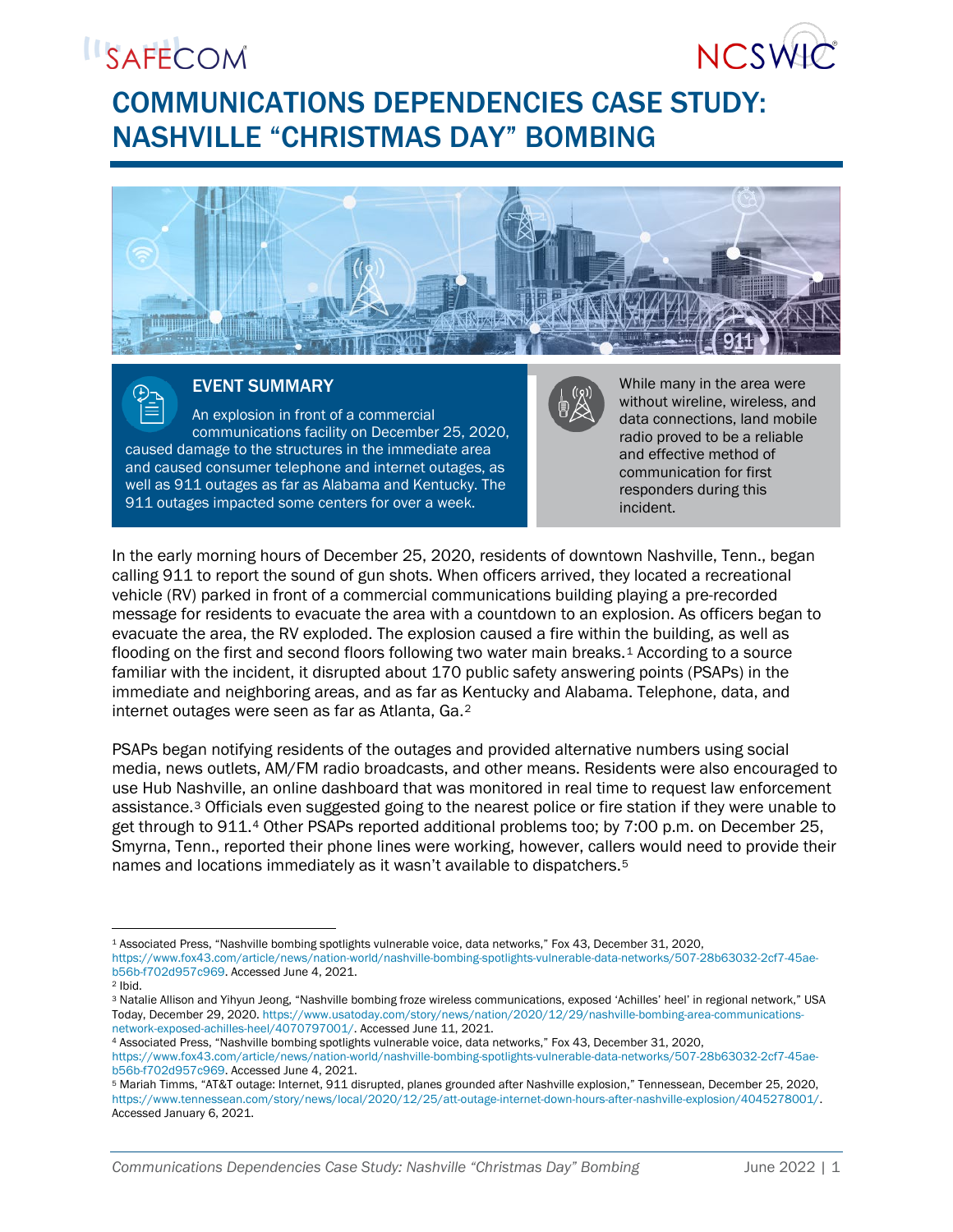# **ISAFECOM**



The response to this explosion required partnerships from local utility companies, local-level public safety agencies including PSAPs, local and federal law enforcement agencies, multiple communications service providers, local government representatives and county code enforcement, and regional healthcare facilities.

The building was considered a crime scene, $6$  keeping technicians from entering the building to restore services. At 5:00 p.m. on the day of the explosion, the service provider reported that they had "rerouted significant traffic" from the Nashville facility and they had deployed multiple cell sites that were being delivered to the area but they were facing "logistical challenges."<sup>7</sup> Due to the nature of the incident, the service provider increased security at all of their facilities nationwide in preparation for additional attacks, though, none were reported.<sup>8</sup> Further difficulties arose after a fire rekindled in the building, causing an evacuation, $\emph{9}$  and again when additional damage was discovered near the building's power connections, causing a delay in power restoration to critical infrastructure. According to one report, the service provider had deployed temporary cell towers and disaster trailers across the region to assist with wireless network and consumer broadband services restoration. 10 Nashville Police Department reported that their radio communications were not impacted, citing their Primary, Alternate, Contingent, Emergency (PACE) method as their redundancy plan.<sup>11</sup>

Commercial services were restored within three days and by January 1, 2021, the last of PSAP services returned to normal operations.<sup>12</sup> Even though the building had suffered significant damage, FirstNet reported that their infrastructure was not damaged in the explosion. However, following two water main breaks, their onsite generators flooded causing an outage of less than five hours.<sup>13</sup>

The service provider began restoring services. FirstNet was able to provide first responders with services within hours to ensure responders could communicate effectively during this complicated incident. The effective coordination between first responders, commercial service providers, government officials, PSAPs, and public works agencies contributed to the full restoration of services.

## LESSONS LEARNED AND KEY TAKEAWAYS

#### Reliance on a Single Commercial Communications Provider

The impacted service provider produced much of the voice, data, and internet service in the region. The outage impacted local and regional PSAP operations, impacted hospital communications, civilian communications, and even commercial business operations.

<sup>1</sup> <sup>6</sup> Danny Ramey, "AT&T Details How Nashville Explosion Affected FirstNet Service, Restoration Efforts," MissionCritical Communications, January 5, 2021[, https://www.rrmediagroup.com/News/NewsDetails/NewsID/20356.](https://www.rrmediagroup.com/News/NewsDetails/NewsID/20356) Accessed January 6, 2021.

<sup>7</sup> "Nashville Recovery Efforts," AT&T, December 25, 2020[, https://about.att.com/pages/disaster\\_relief/nashville.html.](https://about.att.com/pages/disaster_relief/nashville.html) Accessed January 6, 2021.

<sup>8</sup> Danny Ramey, "AT&T Details How Nashville Explosion Affected FirstNet Service, Restoration Efforts," MissionCritical Communications, January 5, 2021[, https://www.rrmediagroup.com/News/NewsDetails/NewsID/20356.](https://www.rrmediagroup.com/News/NewsDetails/NewsID/20356) Accessed January 6, 2021.

<sup>9</sup> "Nashville Recovery Efforts," AT&T, December 25, 2020[, https://about.att.com/pages/disaster\\_relief/nashville.html.](https://about.att.com/pages/disaster_relief/nashville.html) Accessed January 6, 2021.

<sup>10</sup> "Nashville Recovery Efforts," AT&T, December 25, 2020[, https://about.att.com/pages/disaster\\_relief/nashville.html.](https://about.att.com/pages/disaster_relief/nashville.html) Accessed January 6, 2021.

<sup>11</sup> Natalie Allison and Yihyun Jeong, "Nashville bombing froze wireless communications, exposed 'Achilles' heel' in regional network," USA Today, December 29, 2020, [https://www.usatoday.com/story/news/nation/2020/12/29/nashville-bombing-area-communications](https://www.usatoday.com/story/news/nation/2020/12/29/nashville-bombing-area-communications-network-exposed-achilles-heel/4070797001/)[network-exposed-achilles-heel/4070797001/.](https://www.usatoday.com/story/news/nation/2020/12/29/nashville-bombing-area-communications-network-exposed-achilles-heel/4070797001/) Accessed April 6, 2021.

<sup>12</sup> Laken Bowles, "Murfreesboro 911 lines fully functional after Christmas explosion," News Channel 5, January 1, 2021, [https://www.newschannel5.com/news/murfreesboro-911-lines-fully-functional-after-christmas-explosion.](https://www.newschannel5.com/news/murfreesboro-911-lines-fully-functional-after-christmas-explosion) Accessed January 6, 2021. <sup>13</sup> Donny Jackson, "FirstNet Authority releases new details about impact of Nashville explosion on broadband system," Urgent Communications, January 4, 2021[, https://urgentcomm.com/2021/01/04/firstnet-authority-releases-new-details-about-impact-of](https://urgentcomm.com/2021/01/04/firstnet-authority-releases-new-details-about-impact-of-nashville-explosion-on-broadband-system/)[nashville-explosion-on-broadband-system/.](https://urgentcomm.com/2021/01/04/firstnet-authority-releases-new-details-about-impact-of-nashville-explosion-on-broadband-system/) Accessed January 6, 2021.